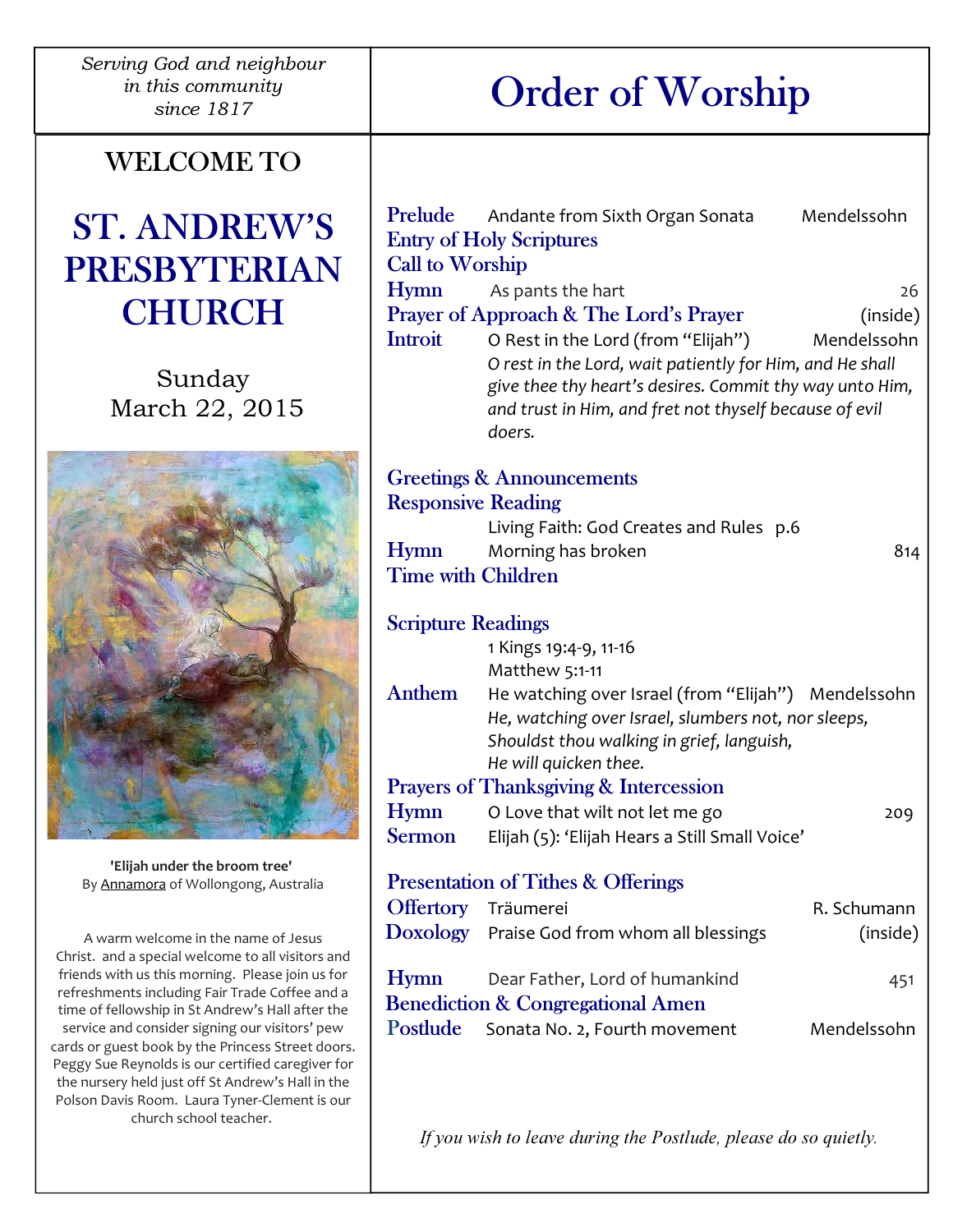# The Lord's Prayer

Our Father who art in heaven, hallowed be thy name. Thy kingdom come, thy will be done, on earth, as it is in heaven. Give us this day our daily bread, and forgive us our debts, as we forgive our debtors. And lead us not into temptation, but deliver us from evil. For thine is the kingdom, the power, and the glory, forever. Amen

# Scripture Readings 1 Kings 19:4-9, 11-16

But he himself went a day's journey into the wilderness, and came and sat down under a solitary broom tree. He asked that he might die: 'It is enough; now, O Lord, take away my life, for I am no better than my ancestors.' Then he lay down under the broom tree and fell asleep. Suddenly an angel touched him and said to him, 'Get up and eat.' He looked, and there at his head was a cake baked on hot stones, and a jar of water. He ate and drank, and lay down again. The angel of the Lord came a second time, touched him, and said, 'Get up and eat, otherwise the journey will be too much for you.' He got up, and ate and drank; then he went in the strength of that food for forty days and forty nights to Horeb the mount of God. At that place he came to a cave, and spent the night there. Then the word of the Lord came to him, saying, 'What are you doing here, Elijah?' He said, 'Go out and stand on the mountain before the Lord, for the Lord is about to pass by.' Now there was a great wind, so strong that it was splitting mountains and breaking rocks in pieces before the Lord, but the Lord was not in the wind; and after the wind an earthquake, but the Lord was not in the earthquake; and after the earthquake a fire, but the Lord was not in the fire; and after the fire a sound of sheer silence. When Elijah heard it, he wrapped his face in his mantle and went out and stood at the entrance of the cave. Then there came a voice to him that said, 'What are you doing here, Elijah?' He answered, 'I have been very zealous for the Lord, the God of hosts; for the Israelites have forsaken your covenant, thrown down your altars, and killed your prophets with the sword. I alone am left, and they are seeking my life, to take it away. 'Then the Lord said to him, 'Go,

return on your way to the wilderness of Damascus; when you arrive, you shall anoint Hazael as king over Aram. Also you shall anoint Jehu son of Nimshi as king over Israel; and you shall anoint Elisha son of Shaphat of Abel-meholah as prophet in your place.

#### Matthew 5:1-11

When Jesus saw the crowds, he went up the mountain; and after he sat down, his disciples came to him. Then he began to speak, and taught them, saying:

 'Blessed are the poor in spirit, for theirs is the kingdom of heaven. Blessed are those who mourn, for they will be comforted. Blessed are the meek, for they will inherit the earth. Blessed are those who hunger and thirst for righteousness, for they will be filled. Blessed are the merciful, for they will receive mercy. Blessed are the pure in heart, for they will see God. Blessed are the peacemakers, for they will be called children of God. Blessed are those who are persecuted for righteousness' sake, for theirs is the kingdom of heaven. Blessed are you when people revile you and persecute you and utter all kinds of evil against you falsely on my account'.

# Doxology

Praise God, from whom all blessings flow; Praise God, all creatures here below; Praise God above, ye heavenly host; Praise Father, Son, and Holy Ghost. Amen.

# Notes from the Director of Music

What a treat to hear a presentation of Mendelssohn's "Elijah" last Sunday. Those of us from St. Andrew's were well prepared for the experience, having heard some excellent sermons about Elijah and having heard some excerpts from the oratorio from our able choir and soloists. The chorus and orchestra did a superb job and I was very moved by the music. Today we present two more selections from "Elijah". When a good family friend wanted to join the choir today just for the experience of singing our **Anthem** "He watching over Israel", I twisted her arm to sing "O rest in the Lord" as well. Elaine Bailey is music director at St. James Anglican church in Kingston, and has been a soloist for different choirs in Kingston. We are grateful for her singing with us today and I have arranged the Introit as a duet for her and Margaret Hall to sing - I have long wanted to give these two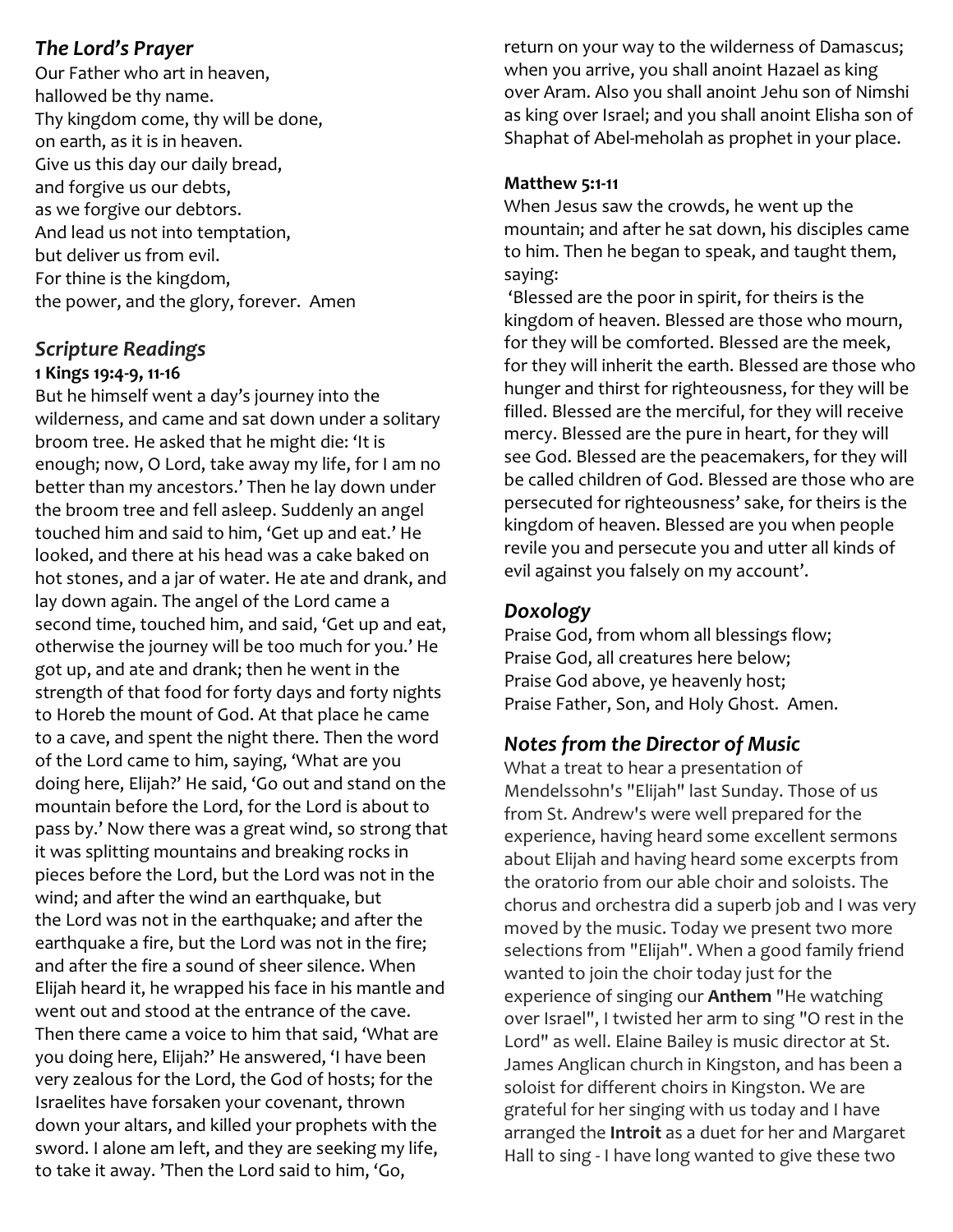close friends an opportunity to sing together as a duet.

 The great success of "Elijah" comes not only from Mendelssohn's genius as a composer, but his deep spiritual background. Although he spoke little of his own spiritual convictions, he was a descendent of a Jewish Rabbi, had clergy for friends and librettists, and married the daughter of a Lutheran minister. Early in his career, he rediscovered the "St. Matthew Passion" of J.S. Bach and conducted a memorable performance in Germany. This work, considered by many as one of the greatest masterpieces ever written, must have been a great inspiration both musically and spiritually. We can see other religious influences on some of his compositions. His Symphony no. 5, the "Reformation Symphony" was written to celebrate the 300th anniversary of the Lutheran Church. It was an important work for Mendelssohn and he always wanted to improve it to make it the best possible and as a result it was never published in his lifetime.

 Mendelssohn's music has not always had wide acceptance. I was talking recently to a man from Germany about the music of Mendelssohn which he loved. He was a teenager in Germany during the Nazi regime and he couldn't enjoy Mendelssohn's music because it had been banned during those years. Mendelssohn's music has been criticized for being too simplistic and conservative, compared to Wagner, Liszt and Berlioz, yet few would deny its beauty and sincerity. Mendelssohn tended to distance himself from other composers but one he admired was Robert Schumann.

 Schumann was born a year after Mendelssohn in 1810. Mendelssohn began writing music at a very early age, but Schumann, after a failed career as a concert pianist, became known as a respected critic and composer later in life. The two knew each other for a brief time and respected the music of one another. One of Schumann's most famous piano pieces is "Traumerei" (Dreaming) which is very much in the style of Mendelssohn. I have arranged it for organ for today's Offertory. The Postlude is a fugue, the final movement of the organ sonata heard last week. The Prelude is from another organ sonata.

 Here is a wonderful quote from Mendelssohn which reveals his attitude toward music and religion: "Although everything else may appear

shallow and repulsive, even the smallest task in music is so absorbing, and carries us so far away from town, country, earth, and all worldly things, that it is truly a blessed gift of God."

## Today…

#### A Community Appeal

Linger for a moment and see a presentation that Salon will be using to invite support for the maintenance of St. Andrew's tower and manse.

#### Refugee Sponsorship

For long we have witnessed the trauma of the plight of the Syrian people. Millions have been displaced from their homes, and their homeland. Now we have an opportunity to respond locally. Several downtown churches (Chalmers and Sydenham United and St. Mark's Lutheran) are planning to sponsor an extended Syrian family to settle in Kingston, which would involve a significant commitment in terms of volunteer time and finances (up to \$80,000). St. Andrew's has been invited to join this partnership, and the elders would like to receive some gauge of congregational support for such a commitment. Please pick up a sheet of paper and write 'for' or 'against' along with your name, and place it in the voting box at the back of the sanctuary.

#### Feeding Your Spirit

Need help to read your Bibles regularly? Consider Scripture Union guides. See the display in St. Andrew's Hall. Free samples available.

#### Vanuatu

The Presbyterian Church in Canada, in solidarity with the entire populace of Vanuatu, is responding through Presbyterian World Service & Development to the devastation caused by Cyclone Pam. PWS&D has made an initial contribution and is accepting donations to help with the provision of hygiene kits for clean water as this is one of the most critical needs. PWS&D is asking Canadian Presbyterians to join in prayer for the nation and people of Vanuatu, a country first reached with the Christian message by Nova Scotian, the Rev John Geddie, in 1845. The Presbyterian Church of Nova Scotia, then the Presbyterian Church of the Lower Provinces of British North America, and finally The Presbyterian Church in Canada, supported this